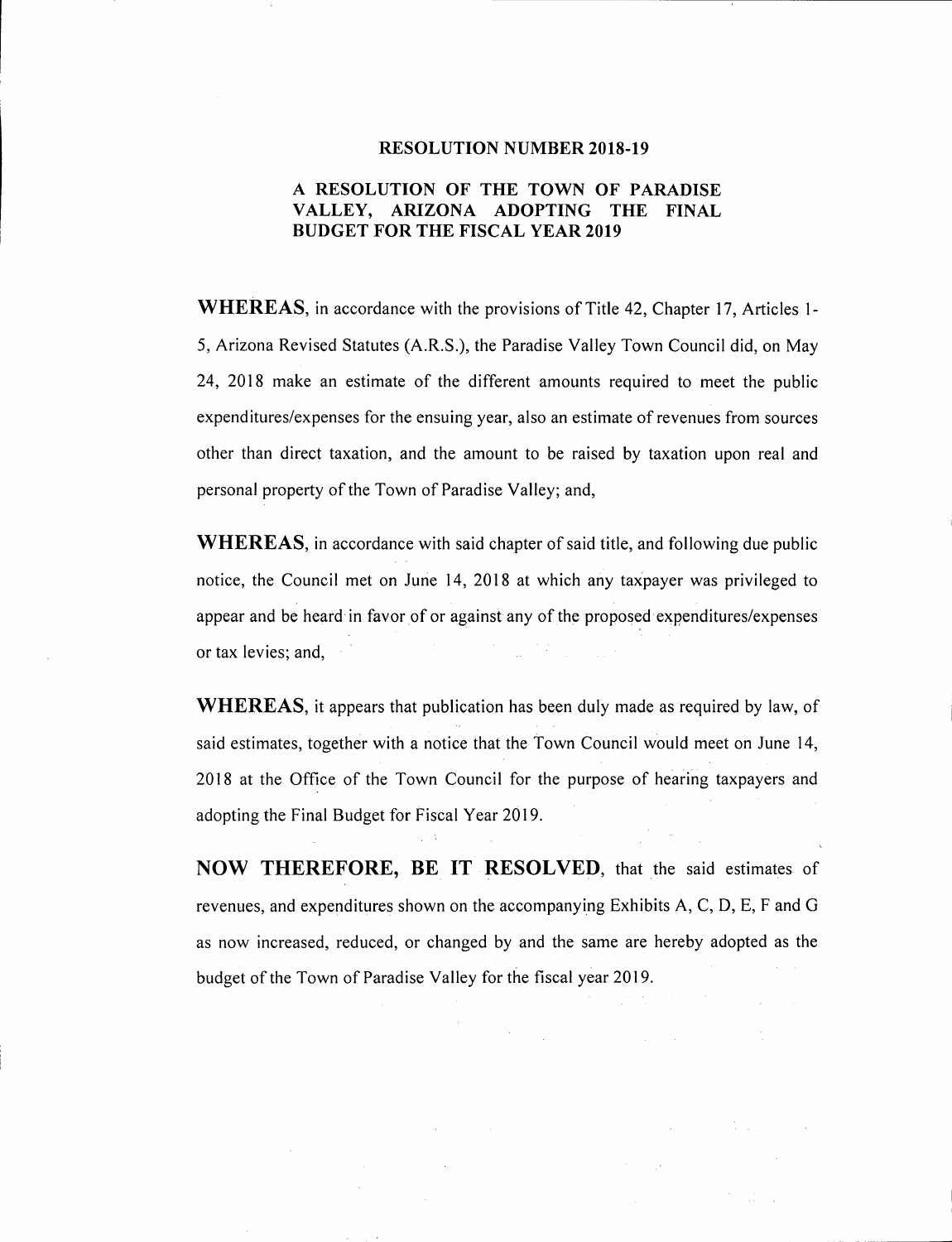PASSED AND ADOPTED by the affirmative vote of the Paradise Valley Town

 $\hat{\boldsymbol{\beta}}$ 

Council this 14<sup>th</sup> day of June, 2018.

 $M\rightarrow$ 

Michael Collins, Mayor

ATTEST:

 $\hat{\mathcal{A}}$ 

Quincon Matthe

APPROVED AS TO FORM

 $\hat{\mathcal{A}}$ 

Andrew M. Miller, Town Attorney

 $\hat{u}$  is a simple properties of the set of the set of  $\hat{u}$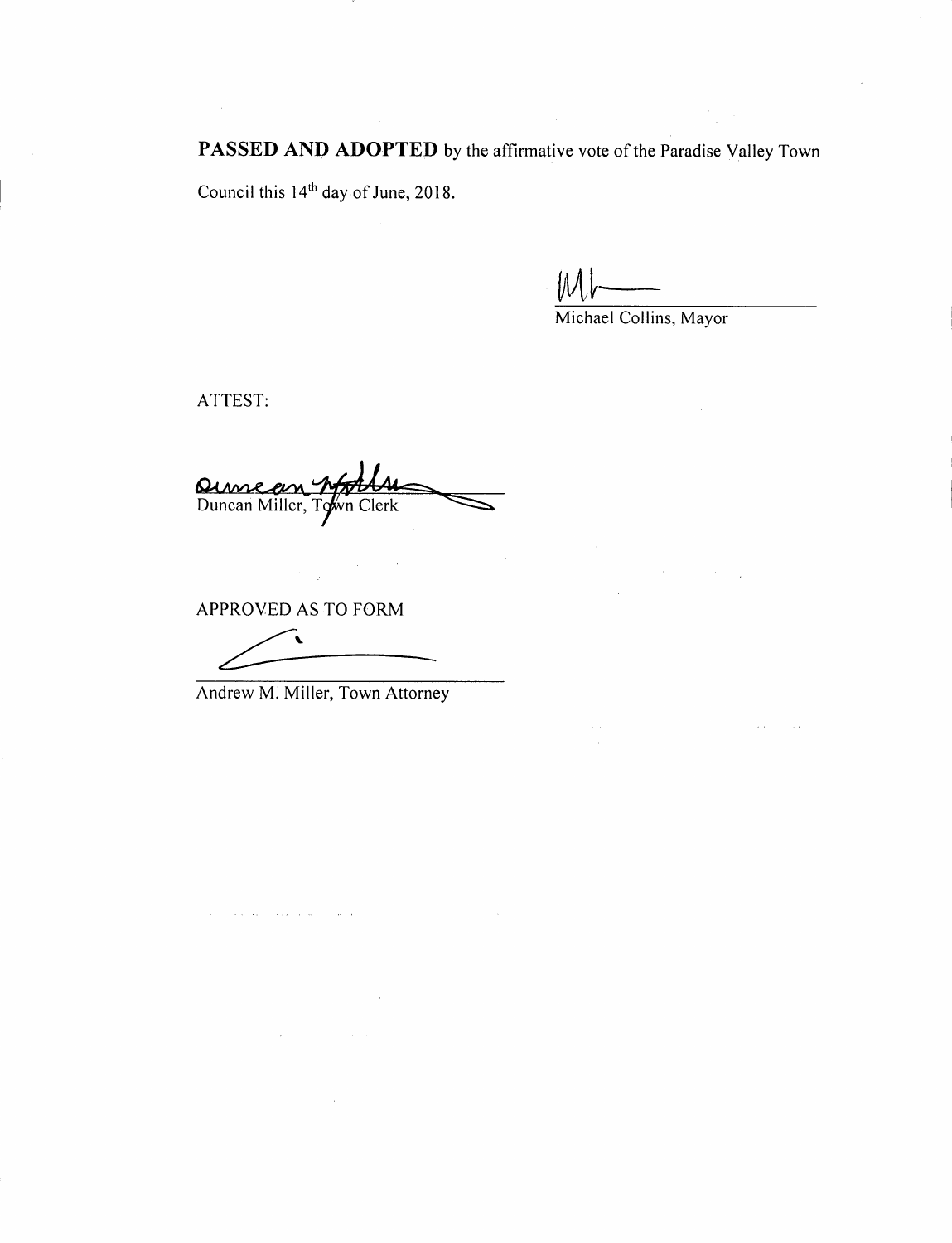# Summary Schedule of Estimated Revenues and Expenditures/Expenses<br>Fiscal Year 2019 **Summary Schedule of Estimated Revenues and Expenditures/Expenses** TOWN OF PARADISE VALLEY **TOWN OF PARADISE VALLEY Fiscal Year 2019**

|                                                          |          |                                                                 |                                   |                                                                                                                                                                                        | <b>FUNDS</b>                    |                |                                                                                                                                  |                                                                                                           |                 |  |
|----------------------------------------------------------|----------|-----------------------------------------------------------------|-----------------------------------|----------------------------------------------------------------------------------------------------------------------------------------------------------------------------------------|---------------------------------|----------------|----------------------------------------------------------------------------------------------------------------------------------|-----------------------------------------------------------------------------------------------------------|-----------------|--|
| Fiscal<br>Year                                           | ဟပ ေ     | General Fund                                                    | Special Revenue<br>Fund           | Debt Service Fund                                                                                                                                                                      | <b>Capital Projects</b><br>Fund | Permanent Fund | Enterprise<br><b>Funds</b>                                                                                                       | Internal Service<br>Funds                                                                                 | Total All Funds |  |
| Adopted/Adjusted Budgeted Expenditures/Expenses*<br>2018 | ш        | 24,129,206                                                      | 5,003,894                         | 1,101,400                                                                                                                                                                              | 15,946,400                      | 0              | 6,219,400                                                                                                                        | 0                                                                                                         | 52,400,300      |  |
| Actual Expenditures/Expenses**<br>2018                   | ш        | 17,512,191                                                      | 4,928,352                         | 1,100,069                                                                                                                                                                              | 5,965,148                       | 0              | 5,667,205                                                                                                                        | $\bullet$                                                                                                 | 35,172,965      |  |
| Fund Balance/Net Position at July 1***<br>2019           |          | 4,909,110                                                       | 200,925                           | 467,697                                                                                                                                                                                | 4,197,400                       |                | 392,284                                                                                                                          | ۰                                                                                                         | 10,167,416      |  |
| Primary Property Tax Levy<br>2019                        | m        | ۰                                                               |                                   |                                                                                                                                                                                        |                                 |                |                                                                                                                                  |                                                                                                           | $\bullet$       |  |
| Secondary Property Tax Levy<br>2019                      | m        |                                                                 |                                   |                                                                                                                                                                                        |                                 |                |                                                                                                                                  |                                                                                                           | $\bullet$       |  |
| Estimated Revenues Other than Property Taxes<br>2019     | $\circ$  | 31,926,415                                                      | 1,302,651                         | $\bullet$                                                                                                                                                                              | 6,263,176                       | $\bullet$      | 5.971.000                                                                                                                        | $\bullet$                                                                                                 | 45,463,242      |  |
| Other Financing Sources<br>2019                          | Δ        | ۰                                                               | $\bullet$                         | ۰                                                                                                                                                                                      | ۰                               | ۰              | $\bullet$                                                                                                                        | ۰                                                                                                         | $\bullet$       |  |
| Other Financing (Uses)<br>2019                           | $\Omega$ | ۰                                                               | ۰                                 | ۰                                                                                                                                                                                      | ۰                               | ۰              | $\bullet$                                                                                                                        | ۰                                                                                                         | $\bullet$       |  |
| 2019 Interfund Transfers In                              | ۵        | 216,158                                                         | 2,065,400                         | 789,976                                                                                                                                                                                | 6,728,987                       | 0              | 0                                                                                                                                | 0                                                                                                         | 9,800,521       |  |
| 2019 Interfund Transfers (Out)                           | $\Omega$ | 9,150,163                                                       | 0                                 | 0                                                                                                                                                                                      | 0                               | $\bullet$      | 650,358                                                                                                                          | $\bullet$                                                                                                 | 9,800,521       |  |
| Reduction for Amounts Not Available:<br>2019             |          |                                                                 |                                   |                                                                                                                                                                                        |                                 |                |                                                                                                                                  |                                                                                                           |                 |  |
| LESS: Amounts for Future Debt Retirement:                |          |                                                                 |                                   |                                                                                                                                                                                        |                                 |                |                                                                                                                                  |                                                                                                           | $\bullet$       |  |
|                                                          |          |                                                                 |                                   |                                                                                                                                                                                        |                                 |                |                                                                                                                                  |                                                                                                           | $\bullet$       |  |
|                                                          |          |                                                                 |                                   |                                                                                                                                                                                        |                                 |                |                                                                                                                                  |                                                                                                           | $\bullet$       |  |
|                                                          |          |                                                                 |                                   |                                                                                                                                                                                        |                                 |                |                                                                                                                                  |                                                                                                           | $\bullet$       |  |
| 2019 Total Financial Resources Available                 |          | 27,901,520                                                      | 3,568,976                         | 1,257,673                                                                                                                                                                              | 17,189,563                      | ۰              | 5,712,926                                                                                                                        | ۰                                                                                                         | 55,630,658      |  |
| <b>Budgeted Expenditures/Expenses</b><br>2019            | ш        | 27,665,362                                                      | 3,568,976                         | 1,257,673                                                                                                                                                                              | 17,189,563                      | $\bullet$      | 5,712,926                                                                                                                        | 0                                                                                                         | 55,394,500      |  |
|                                                          |          | 1. Budgeted expenditures/expenses<br>EEC expenditure limitation | EXPENDITURE LIMITATION COMPARISON | 2. Add/subtract: estimated net reconciling items<br>3. Budgeted expenditures/expenses adjusted for reconciling items<br>4. Less: estimated exclusions<br>6. EEC expenditure limitation |                                 |                | $\frac{40,254,982}{40,254,982}$<br>52,755,101<br>12,500,119<br>52,400,300<br>354,801<br>2018<br>∣⊷<br>₩<br>$\boldsymbol{\theta}$ | (356, 492)<br>55,038,008<br>14,152,842<br>40,907,550<br>40,885,166<br>55,394,500<br>2019<br>H<br>tA)<br>↮ |                 |  |

**X The city/town does not levy property taxes and does not have special assessment districts for which property taxes are levied. Therefore, Schedule B has been omitted.**

**Includes Expenditure/Expense Adjustments Approved in the current year from Schedule E.** 

**\* \*\***

**Includes actual amounts as of the date the proposed budget was prepared, adjusted for estimated activity for the remainder of the fiscal year.**

Includes Expenditure/Expense Adjustments Approved in the <u>current yea</u>r from Schedule E.<br>Includes actual amounts as of the date the proposed budget was prepared, adjusted for estimated activity for the remainder of the fis \*\*\* Amounts on this line represent Fund BalanceMet Position amounts except for amounts not in spendable form (e.g., prepaids and inventories) or legally or contractually required to be maintained intact (e.g., **principal of a permanent fund).**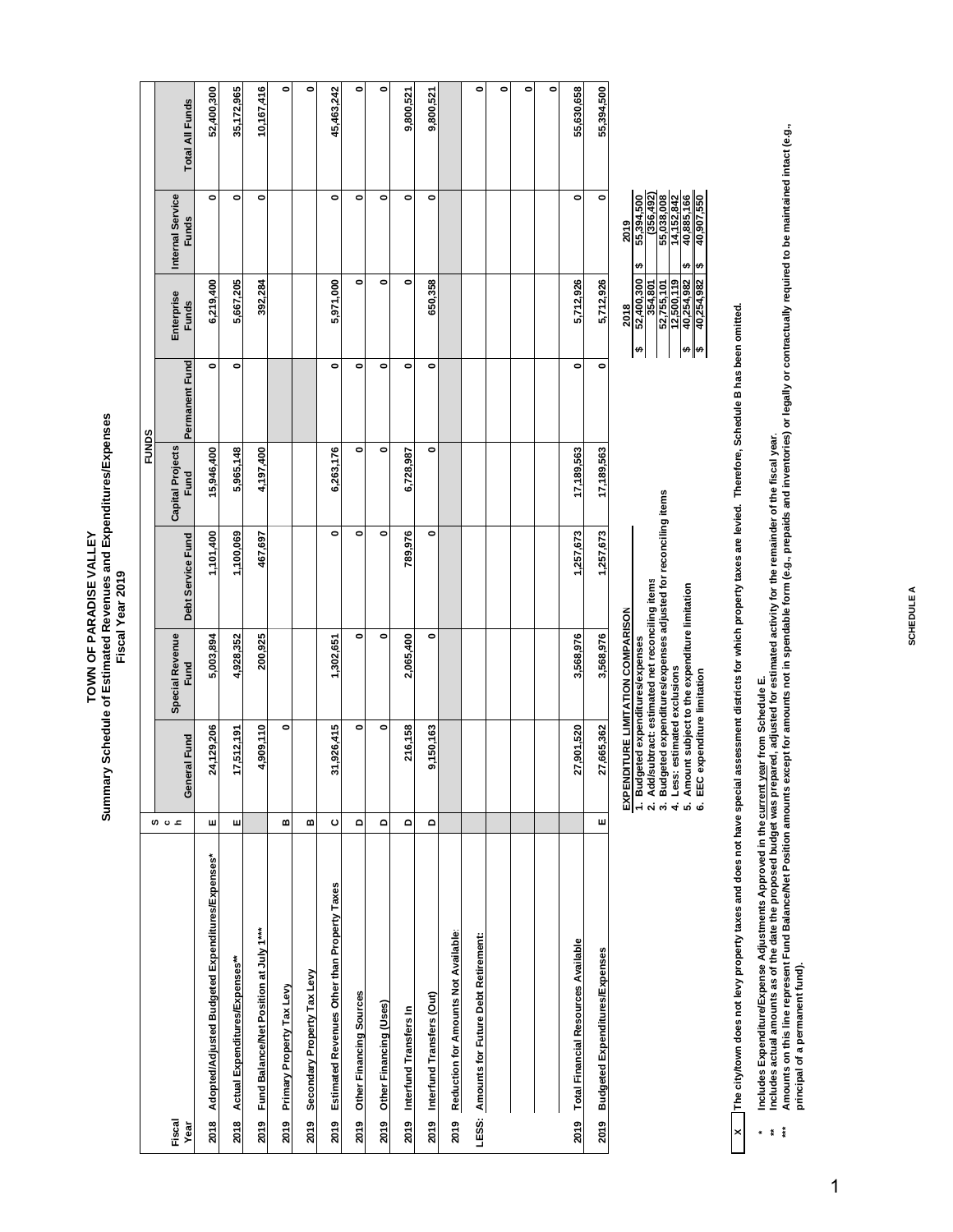#### **TOWN OF PARADISE VALLEY Revenues Other Than Property Taxes Fiscal Year 2019**

| <b>SOURCE OF REVENUES</b>                   | <b>ESTIMATED</b><br><b>REVENUES</b><br>2018 | <b>ACTUAL</b><br><b>REVENUES*</b><br>2018 | <b>ESTIMATED</b><br><b>REVENUES</b><br>2019 |
|---------------------------------------------|---------------------------------------------|-------------------------------------------|---------------------------------------------|
| <b>GENERAL FUND</b>                         |                                             |                                           |                                             |
| <b>Local taxes</b>                          |                                             |                                           |                                             |
| \$<br>Sales tax and audit                   | 14,295,000                                  | \$<br>14,848,025                          | \$<br>15,513,312                            |
| Occupancy (bed) tax                         | 3,984,000                                   | 4,071,053                                 | 4,274,600                                   |
| Franchise (fee) tax                         | 1,044,000                                   | 1,027,795                                 | 1,029,000                                   |
| All other local taxes                       |                                             | 226                                       | 380                                         |
| <b>Licenses and permits</b>                 |                                             |                                           |                                             |
| <b>Building permits</b>                     | 835,000                                     | 2,399,100                                 | 2,399,100                                   |
| In house plan review                        | 582,000                                     | 688,372                                   | 695,000                                     |
| Hillside application                        | 40,000                                      | 150,772                                   | 150,000                                     |
| All other licenses and permits              | 442,000                                     | 502,784                                   | 495,000                                     |
| Intergovernmental                           |                                             |                                           |                                             |
| State shared income tax                     | 1,758,000                                   | 1,777,811                                 | 1,762,232                                   |
| State shared sales tax                      | 1,071,000                                   | 1,346,296                                 | 1,424,721                                   |
| Auto lieu tax                               | 552,000                                     | 593,289                                   | 622,950                                     |
| All other intergovernmental                 | 25,000                                      | 25,000                                    | 25,000                                      |
| <b>Fines and forfeits</b>                   |                                             |                                           |                                             |
| Court collected fines                       | 1,762,000                                   | 1,883,452                                 | 1,921,120                                   |
| PD technology fee                           | 588,000                                     | 632,277                                   | 635,000                                     |
| Public safety fee                           | 170.000                                     | 103,582                                   | 105,000                                     |
| All other fines and forfeits                | 58,000                                      | 63,202                                    | 64,000                                      |
| Interest on investments                     |                                             |                                           |                                             |
| Interest income                             | 20,000                                      | 156,252                                   | 100,000                                     |
|                                             |                                             |                                           |                                             |
| <b>Miscellaneous</b><br>Rents and royalties | 610,000                                     | 309,472                                   | 310,000                                     |
| All other revenues                          | 680,000                                     | 281,090                                   | 400,000                                     |
| Total General Fund \$                       | 28,516,000                                  | \$<br>30,859,850                          | \$<br>31,926,415                            |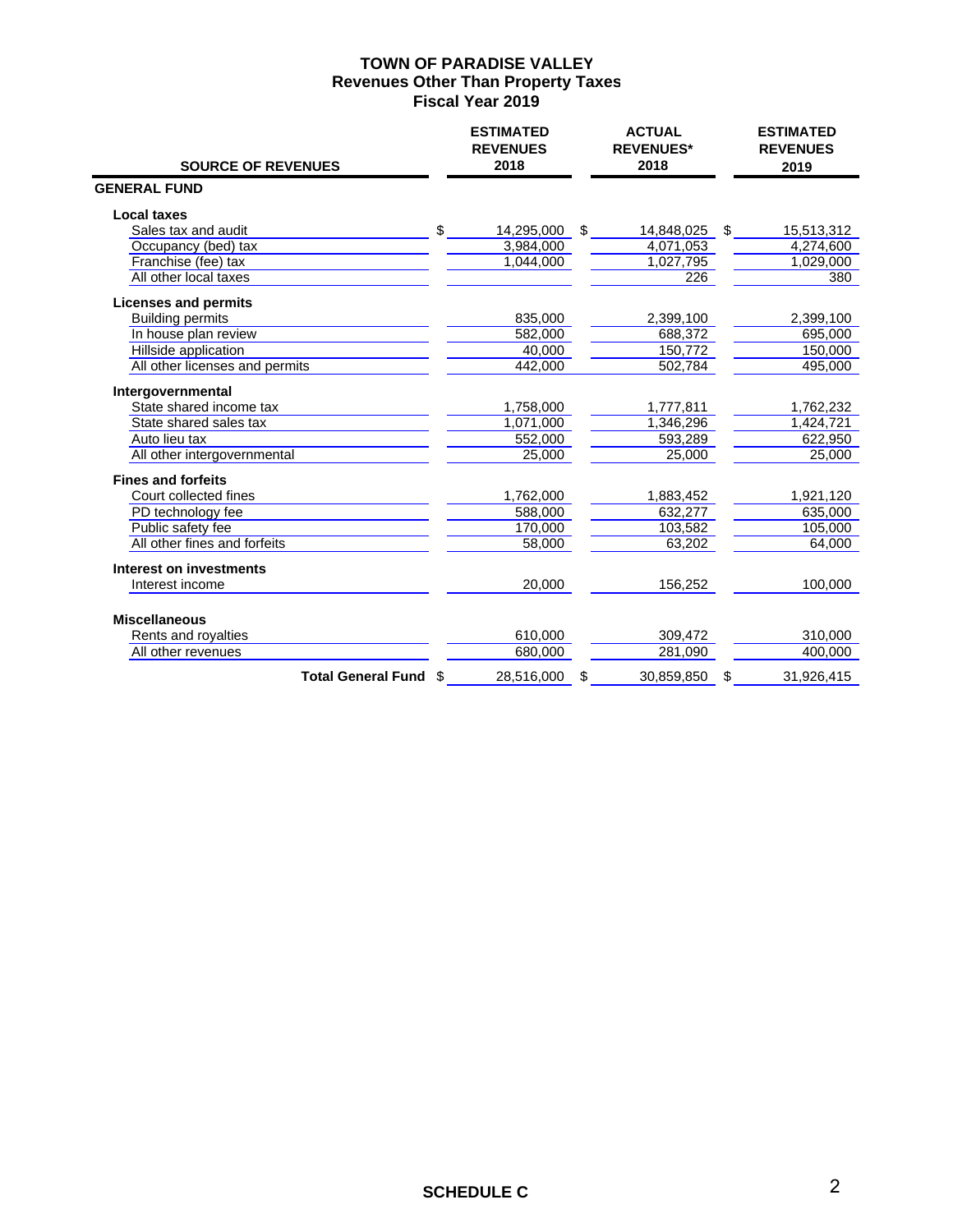#### **TOWN OF PARADISE VALLEY Revenues Other Than Property Taxes Fiscal Year 2019**

| <b>SOURCE OF REVENUES</b>                        | <b>ESTIMATED</b><br><b>REVENUES</b><br>2018 |                | <b>ACTUAL</b><br><b>REVENUES*</b><br>2018                 | <b>ESTIMATED</b><br><b>REVENUES</b><br>2019 |
|--------------------------------------------------|---------------------------------------------|----------------|-----------------------------------------------------------|---------------------------------------------|
| <b>SPECIAL REVENUE FUNDS</b>                     |                                             |                |                                                           |                                             |
|                                                  |                                             |                |                                                           |                                             |
| Highway user revenue fund (HURF)                 | 811,000<br>811,000                          | S              | 919,102                                                   | \$<br>917,768                               |
| <b>Total HURF</b>                                |                                             |                | 919,102                                                   | 917,768                                     |
| Court enhancement                                | \$<br>563,000                               | \$             | 374,846                                                   | \$<br>251,538                               |
| Court JCEF and Fill the Gap                      | 15,000                                      |                | 14,913                                                    | 11,500                                      |
| Total Court \$                                   | 578,000                                     | $\mathfrak{s}$ | 389,759                                                   | \$<br>263,038                               |
| Police grants                                    | \$<br>141,000                               | \$             | 141,000 \$                                                | 68,845                                      |
| Police contributions                             | 15,000                                      |                | 17,677                                                    | 15,000                                      |
| <b>Transportation grants</b>                     |                                             |                |                                                           | 38,000                                      |
| Total Police and other grants \$                 | 156,000                                     | $\mathbb{S}$   | 158,677                                                   | \$<br>121,845                               |
| Total Special Revenue Funds \$1,545,000 \$       |                                             |                | 1,467,538 \$                                              | 1,302,651                                   |
| <b>CAPITAL PROJECTS FUNDS</b>                    |                                             |                |                                                           |                                             |
| Ritz projects                                    | \$<br>5,335,000                             | \$             | 5,335,000                                                 | \$<br>5,315,000                             |
| <b>SRP</b> Aesthics                              | 352,400                                     |                | 352,400                                                   | 645,000                                     |
| <b>Residents of Paradise Valley</b>              | 259,800                                     |                | 259,800                                                   | 303,176                                     |
|                                                  | 5,947,200 \$                                |                | 5,947,200                                                 | \$<br>6,263,176                             |
| Total Capital Projects Funds \$                  | 5,947,200 \$                                |                | 5,947,200                                                 | \$<br>6,263,176                             |
| <b>ENTERPRISE FUNDS</b>                          |                                             |                |                                                           |                                             |
| Fees for services                                | 190,000                                     | \$             | 185,000                                                   | \$<br>185,000                               |
| <b>Total Alarm Services Fund</b>                 | 190,000                                     | \$             | 185,000                                                   | \$<br>185,000                               |
| Fees for services                                | \$<br>2,851,000                             | \$             | 2,845,789                                                 | \$<br>2,851,000                             |
| IGA fee                                          | 245,000                                     |                | 245,000                                                   | 245,000                                     |
| Rents and reimbursements                         | 76,000                                      |                | 56,951                                                    | 60,000                                      |
| Total Fire Services Fund \$                      | $3,172,000$ \$                              |                | 3,147,740                                                 | \$<br>3,156,000                             |
| Fees for services                                | \$<br>2,683,359                             |                | 2,460,175                                                 | \$<br>2,400,000                             |
| Buy back and miscellaneous                       | 25,000                                      |                | 380,906                                                   | 10,000                                      |
| Total Wastewater Utility Fund \$2,708,359 \$     |                                             |                | $2,841,081$ \$                                            | 2,410,000                                   |
| Impact fee                                       |                                             |                |                                                           | 220,000                                     |
|                                                  |                                             |                | $\frac{608,936}{608,936}$ \$ $\frac{216,510}{216,510}$ \$ | 220,000                                     |
| Total Wastewater Impact Fee Fund \$ 6,679,295 \$ |                                             |                | 6,390,331 \$                                              | 5,971,000                                   |
| TOTAL ALL FUNDS \$42,687,495 \$44,664,919 \$     |                                             |                |                                                           | 45,463,242                                  |

 \* Includes actual revenues recognized on the modified accrual or accrual basis as of the date the proposed budget was prepared, plus estimated revenues for the remainder of the fiscal year.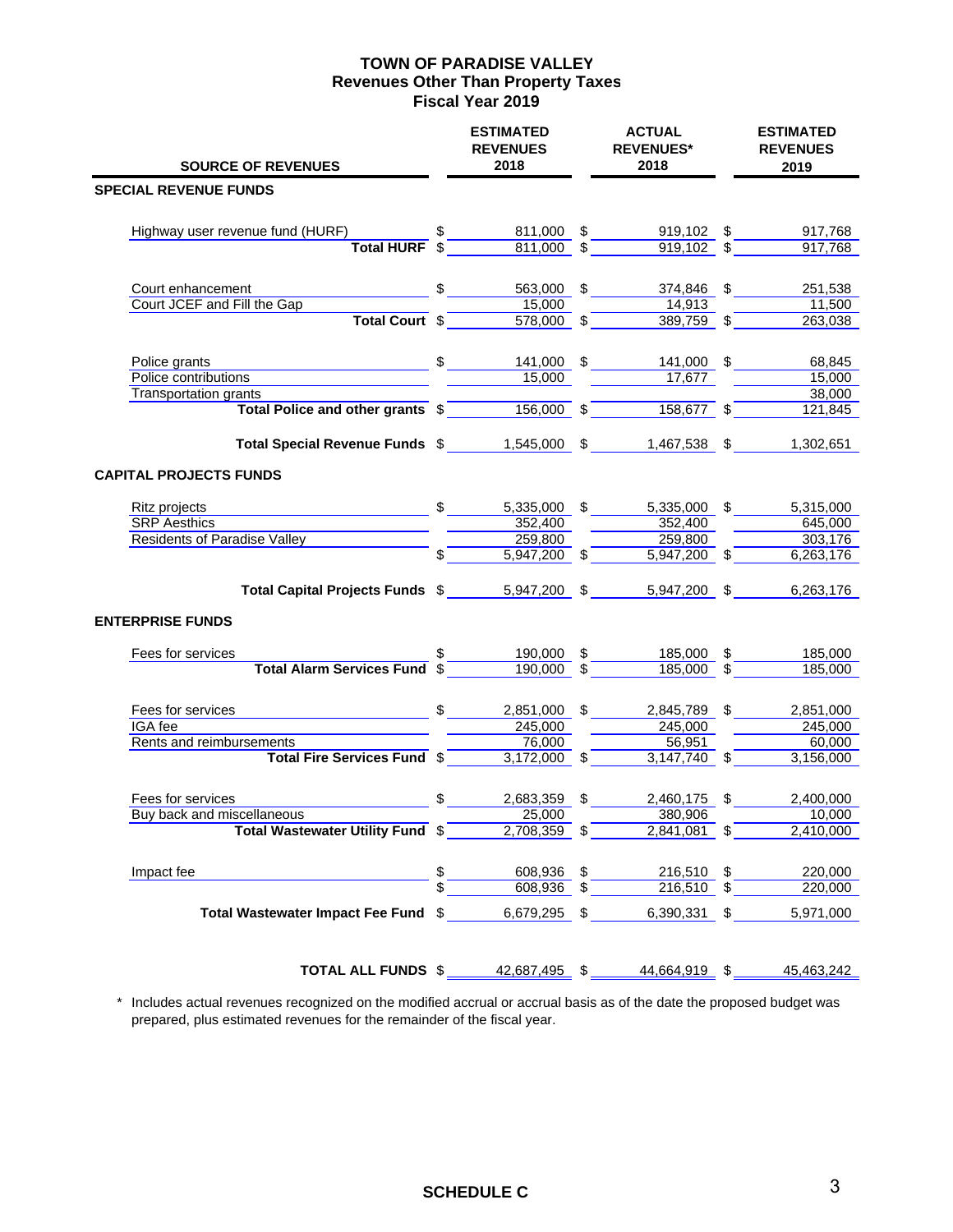## **TOWN OF PARADISE VALLEY Other Financing Sources/<Uses> and Interfund Transfers Fiscal Year 2019**

|                                         |              | <b>OTHER FINANCING</b> | 2019                           |               |                | <b>INTERFUND TRANSFERS</b> | 2019                    |             |
|-----------------------------------------|--------------|------------------------|--------------------------------|---------------|----------------|----------------------------|-------------------------|-------------|
| <b>FUND</b>                             |              | <b>SOURCES</b>         |                                | <uses></uses> |                | $\overline{\mathsf{I}}$    |                         | $<$ OUT $>$ |
| <b>GENERAL FUND</b>                     |              |                        |                                |               |                |                            |                         |             |
| Highway user revenue fund (HURF) \$     |              |                        | $\mathbb{S}$                   |               | $\mathcal{S}$  |                            | $\mathfrak{L}$          | 2,065,400   |
| Capital improvement plan (CIP)          |              |                        |                                |               |                |                            |                         | 6,294,787   |
| Debt service fund                       |              |                        |                                |               |                |                            |                         | 789,976     |
| Fire services fund                      |              |                        |                                |               |                |                            |                         |             |
| Wastewater utility fund                 |              |                        |                                |               |                | 216,158                    |                         |             |
| Total General Fund \$ 5                 |              |                        |                                |               | \$             | 216,158                    | S.                      | 9,150,163   |
| <b>SPECIAL REVENUE FUNDS</b>            |              |                        |                                |               |                |                            |                         |             |
| <b>HURF from General fund</b>           | \$.          |                        | $\frac{1}{\sqrt{2}}$           |               | $\mathfrak{L}$ | 2,065,400                  | $\mathbf{\mathfrak{L}}$ |             |
| Total Special Revenue Funds \$          |              |                        | $\mathbf{s}$                   |               |                | 2,065,400                  | \$                      |             |
| <b>DEBT SERVICE FUNDS</b>               |              |                        |                                |               |                |                            |                         |             |
| Debt service from General fund          | \$.          |                        | $\frac{1}{\sqrt{2}}$           |               | \$             | 789,976                    | $\mathbb{S}$            |             |
| Total Debt Service Funds \$             |              |                        |                                |               |                | 789,976                    | $\mathcal{S}$           |             |
| <b>CAPITAL PROJECTS FUNDS</b>           |              |                        |                                |               |                |                            |                         |             |
| $\mathfrak{S}$<br>CIP from General fund |              |                        | $$\underline{\hspace{1.5em}}$$ |               |                | 6,294,787 \$               |                         |             |
| CIP from wastewater utility             |              |                        |                                |               |                | 434,200                    |                         |             |
|                                         |              |                        |                                |               | \$             | 6,728,987                  | $\mathbb{S}$            |             |
| <b>ENTERPRISE FUNDS</b>                 |              |                        |                                |               |                |                            |                         |             |
| General fund                            | $\mathbb{S}$ |                        | $\mathbb{S}$                   |               | $\mathbb{S}$   |                            | \$                      | 216,158     |
| Capital Projects funds                  |              |                        |                                |               |                |                            |                         | 434,200     |
| Total Enterprise Funds \$               |              |                        | $\mathbb{S}$                   |               | \$.            |                            | \$.                     | 650,358     |
| <b>TOTAL ALL FUNDS \$</b>               |              |                        | \$.                            |               | \$             | 9,800,521                  | \$                      | 9,800,521   |
|                                         |              |                        |                                |               |                |                            |                         |             |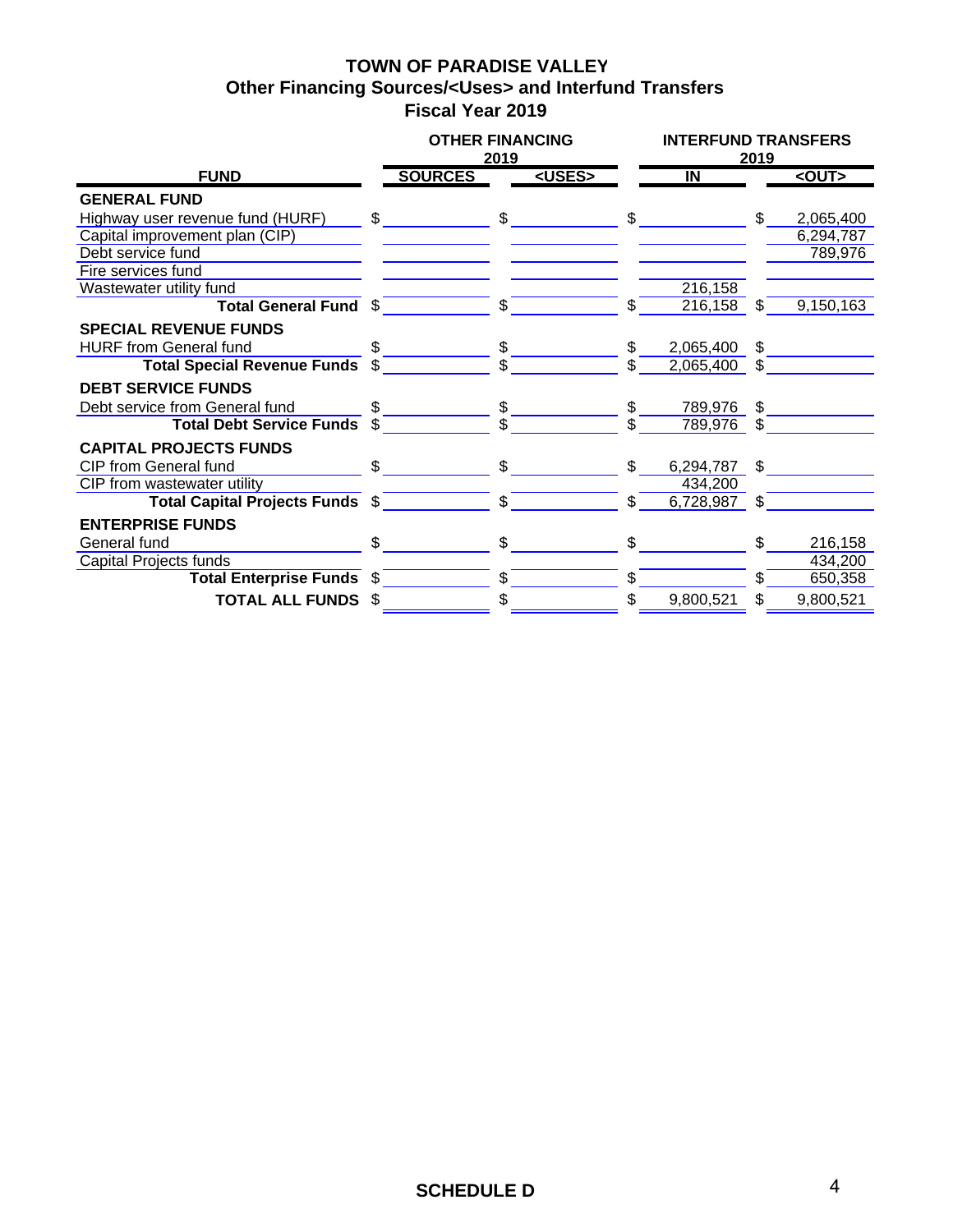#### **Expenditures/Expenses by Fund Fiscal Year 2019 TOWN OF PARADISE VALLEY**

| <b>FUND/DEPARTMENT</b>                 |               | <b>ADOPTED</b><br><b>BUDGETED</b><br><b>EXPENDITURES/</b><br><b>EXPENSES</b><br>2018 |               | <b>EXPENDITURE/</b><br><b>EXPENSE</b><br><b>ADJUSTMENTS</b><br><b>APPROVED</b><br>2018 |                 | <b>ACTUAL</b><br><b>EXPENDITURES/</b><br><b>EXPENSES*</b><br>2018 | <b>BUDGETED</b><br><b>EXPENDITURES/</b><br><b>EXPENSES</b><br>2019 |
|----------------------------------------|---------------|--------------------------------------------------------------------------------------|---------------|----------------------------------------------------------------------------------------|-----------------|-------------------------------------------------------------------|--------------------------------------------------------------------|
| <b>GENERAL FUND</b>                    |               |                                                                                      |               |                                                                                        |                 |                                                                   |                                                                    |
| Community development                  |               | $\frac{1}{2}$<br>1,826,300                                                           | \$            | $(183, 505)$ \$                                                                        |                 | 1,600,717 \$                                                      | 1,698,626                                                          |
| Engineering                            |               |                                                                                      |               | 527,345                                                                                |                 | 453,273                                                           | 737,605                                                            |
| Finance                                |               | 2,373,800                                                                            |               | (1,625,113)                                                                            |                 | 630,429                                                           | 570,652                                                            |
| Information technology                 |               |                                                                                      |               | 1,627,651                                                                              |                 | 1,570,746                                                         | 1,711,521                                                          |
| Mayor & Council                        |               | 139,000                                                                              |               |                                                                                        |                 | 145,734                                                           | 182,200                                                            |
| Public works                           |               | 1,366,200                                                                            |               | (545, 466)                                                                             |                 | 786,889                                                           | 860,510                                                            |
| Tourism promotion                      |               | 1,338,900                                                                            |               |                                                                                        |                 | 1,338,900                                                         | 1,514,011                                                          |
| Town Attorney's office                 |               | 579,300                                                                              |               | 3,520                                                                                  |                 | 494,669                                                           | 609,048                                                            |
| Town Manager's office                  |               | 796,700                                                                              |               | 137,159                                                                                |                 | 923,276                                                           | 1,075,822                                                          |
| Municipal court                        |               | 813,900                                                                              |               | (16, 182)                                                                              |                 | 726,900                                                           | 789,633                                                            |
| Police department                      |               | 7,197,900                                                                            |               | 1,136,148                                                                              |                 | 8,840,658                                                         | 8,966,067                                                          |
| Operating contingency                  |               | 1,719,100                                                                            |               | (1,083,451)                                                                            |                 |                                                                   | 1,520,367                                                          |
| Assigned for future years'             |               |                                                                                      |               |                                                                                        |                 |                                                                   | 1,429,300                                                          |
| <b>Pension liability</b>               |               | 6,000,000                                                                            |               |                                                                                        |                 |                                                                   | 6,000,000                                                          |
| Total General Fund \$                  |               | $24,151,100$ \$                                                                      |               | $(21,894)$ \$                                                                          |                 | $17,512,191$ \$                                                   | 27,665,362                                                         |
| <b>SPECIAL REVENUE FUNDS</b>           |               |                                                                                      |               |                                                                                        |                 |                                                                   |                                                                    |
| Court enhancement                      |               | $\frac{1}{\sqrt{2}}$<br>159,200                                                      | $\frac{1}{2}$ |                                                                                        |                 | $$\overline{\phantom{a}3}$<br>157,700 \$                          | 251,538                                                            |
| Court grants                           |               | 2,500                                                                                |               |                                                                                        |                 | 2,500                                                             | 11,500                                                             |
| Grants and donations                   |               | 103,000                                                                              |               |                                                                                        |                 | 100,052                                                           | 180,184                                                            |
| Highway user revenue (streets)         |               | 4,717,300                                                                            |               | 21,894                                                                                 |                 | 4,668,100                                                         | 3,125,754                                                          |
| <b>Total Special Revenue Funds \$</b>  |               | $4,982,000$ \$                                                                       |               | $21,894$ \$                                                                            |                 | $4,928,352$ \$                                                    | 3,568,976                                                          |
| <b>DEBT SERVICE FUNDS</b>              |               |                                                                                      |               |                                                                                        |                 |                                                                   |                                                                    |
| Debt service fund                      |               |                                                                                      |               |                                                                                        | $\frac{3}{3}$   | 1,100,069                                                         | \$<br>1,257,673                                                    |
| <b>Total Debt Service Funds</b>        | $\frac{3}{5}$ | $\frac{1,101,400}{1,101,400}$ \$                                                     |               |                                                                                        |                 | 1,100,069                                                         | 1,257,673                                                          |
| <b>CAPITAL PROJECTS FUNDS</b>          |               |                                                                                      |               |                                                                                        |                 |                                                                   |                                                                    |
| Capital improvement program            |               | $\frac{1}{2}$<br>15,946,400                                                          | \$            |                                                                                        | $\frac{\$}{\$}$ | 5,965,148 \$                                                      | 17,189,563                                                         |
| <b>Total Capital Projects Funds \$</b> |               | $15,946,400$ \$                                                                      |               |                                                                                        |                 | $5,965,148$ \$                                                    | 17,189,563                                                         |
| <b>ENTERPRISE FUNDS</b>                |               |                                                                                      |               |                                                                                        |                 |                                                                   |                                                                    |
| Alarm fund                             | $\mathsf{\$}$ | 631,400 \$                                                                           |               |                                                                                        |                 | $S_{\perp}$<br>270,422 \$                                         | 339,968                                                            |
| Fire services fund                     |               | 3,226,800                                                                            |               |                                                                                        |                 | 3,115,172                                                         | 3,156,000                                                          |
| Wastewater fund                        |               | 2,311,200                                                                            |               |                                                                                        |                 | 2,281,611                                                         | 2,191,958                                                          |
| Wastewater impact fee fund             |               | 50,000                                                                               |               |                                                                                        |                 |                                                                   | 25,000                                                             |
| <b>Total Enterprise Funds \$</b>       |               | $6,219,400$ \$                                                                       |               |                                                                                        | \$              | $5,667,205$ \$                                                    | 5,712,926                                                          |
| <b>TOTAL ALL FUNDS \$</b>              |               | 52,400,300                                                                           | \$            |                                                                                        | \$              | 35,172,965 \$                                                     | 55,394,500                                                         |

\* Includes actual expenditures/expenses recognized on the modified accrual or accrual basis as of the date the proposed budget was prepared, plus estimated expenditures/expenses for the remainder of the fiscal year.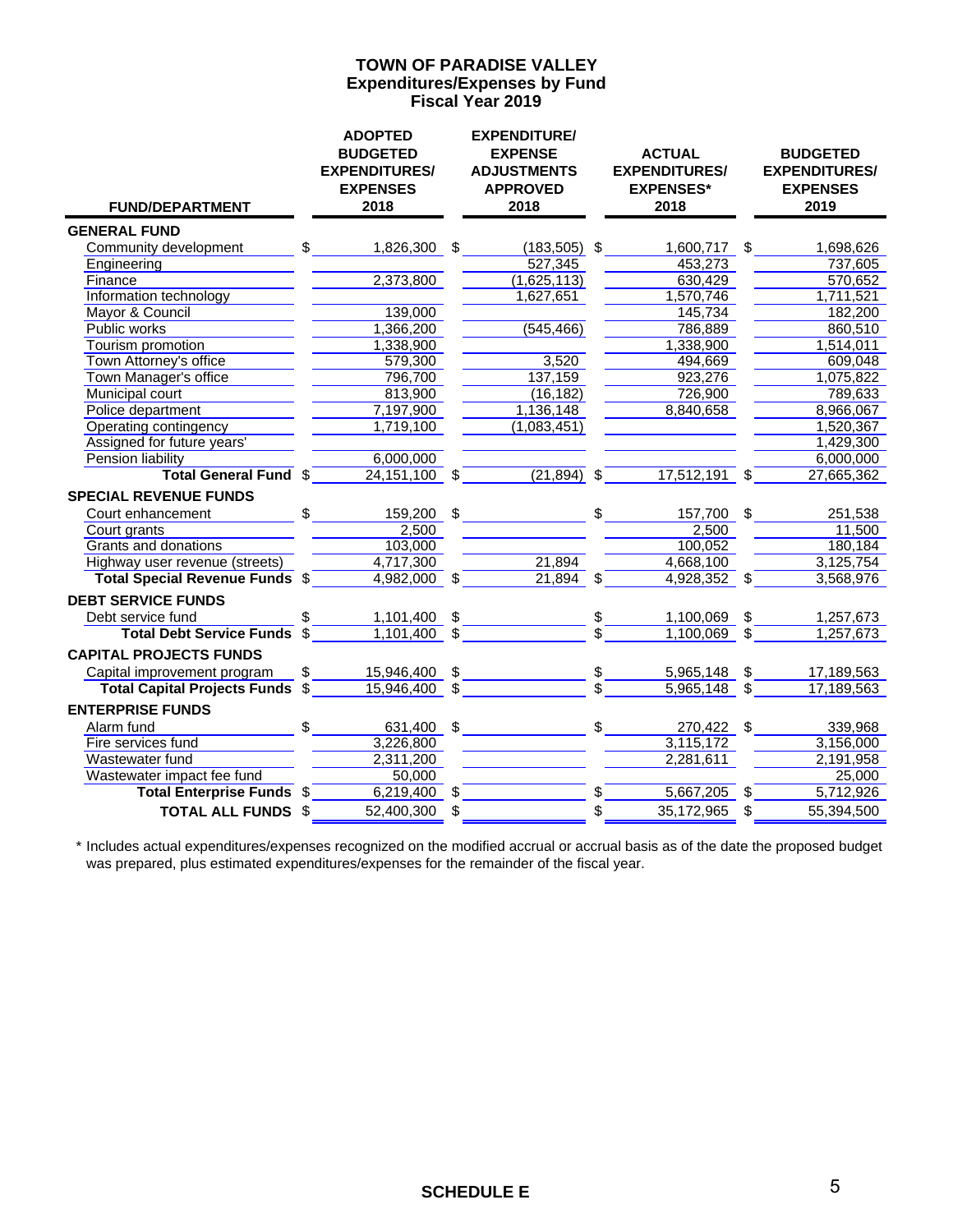#### **Expenditures/Expenses by Department Fiscal Year 2019 TOWN OF PARADISE VALLEY**

| <b>DEPARTMENT/FUND</b>           |               | <b>ADOPTED</b><br><b>BUDGETED</b><br><b>EXPENDITURES/</b><br><b>EXPENSES</b><br>2018                                                                                                                                                                                                                                |                           | <b>EXPENDITURE/</b><br><b>EXPENSE</b><br><b>ADJUSTMENTS</b><br><b>APPROVED</b><br>2018 |                | <b>ACTUAL</b><br><b>EXPENDITURES/</b><br><b>EXPENSES*</b><br>2018                                                                                         | <b>BUDGETED</b><br><b>EXPENDITURES/</b><br><b>EXPENSES</b><br>2019 |
|----------------------------------|---------------|---------------------------------------------------------------------------------------------------------------------------------------------------------------------------------------------------------------------------------------------------------------------------------------------------------------------|---------------------------|----------------------------------------------------------------------------------------|----------------|-----------------------------------------------------------------------------------------------------------------------------------------------------------|--------------------------------------------------------------------|
| Community development:           |               |                                                                                                                                                                                                                                                                                                                     |                           |                                                                                        |                |                                                                                                                                                           |                                                                    |
| General fund                     | $\mathsf{\$}$ |                                                                                                                                                                                                                                                                                                                     |                           |                                                                                        |                |                                                                                                                                                           |                                                                    |
|                                  |               |                                                                                                                                                                                                                                                                                                                     |                           |                                                                                        |                | <b>Department Total <math>\frac{1}{2}</math> 1,826,300 <math>\frac{1}{2}</math> (183,505) <math>\frac{1}{2}</math> 1,600,717 <math>\frac{1}{2}</math></b> | 1,698,626                                                          |
| Engineering:                     |               |                                                                                                                                                                                                                                                                                                                     |                           |                                                                                        |                |                                                                                                                                                           |                                                                    |
| General fund                     |               | $\frac{1}{2}$ $\frac{1}{2}$ $\frac{1}{2}$ $\frac{1}{2}$ $\frac{1}{2}$ $\frac{1}{2}$ $\frac{1}{2}$ $\frac{1}{2}$ $\frac{1}{2}$ $\frac{1}{2}$ $\frac{1}{2}$ $\frac{1}{2}$ $\frac{1}{2}$ $\frac{1}{2}$ $\frac{1}{2}$ $\frac{1}{2}$ $\frac{1}{2}$ $\frac{1}{2}$ $\frac{1}{2}$ $\frac{1}{2}$ $\frac{1}{2}$ $\frac{1}{2}$ |                           | 527,345 \$                                                                             |                | 453,273 \$                                                                                                                                                | 737,605                                                            |
| Enterprises                      |               | Department Total \$                                                                                                                                                                                                                                                                                                 |                           | 34,600<br>$\overline{561,945}$ \$                                                      |                | 34,600                                                                                                                                                    | 34,600                                                             |
|                                  |               |                                                                                                                                                                                                                                                                                                                     |                           |                                                                                        |                | $487,873$ \$                                                                                                                                              | 772,205                                                            |
| Debt service                     |               |                                                                                                                                                                                                                                                                                                                     |                           |                                                                                        |                |                                                                                                                                                           |                                                                    |
| Debt service fund                | \$            | 1,101,400 \$                                                                                                                                                                                                                                                                                                        |                           |                                                                                        |                | 1,100,069 \$<br>$1,100,069$ \$                                                                                                                            | 1,257,673                                                          |
| Department Total \$              |               |                                                                                                                                                                                                                                                                                                                     |                           |                                                                                        |                |                                                                                                                                                           | 1,257,673                                                          |
| Finance:                         |               |                                                                                                                                                                                                                                                                                                                     |                           |                                                                                        |                |                                                                                                                                                           |                                                                    |
| General fund                     |               | $\frac{1}{2}$<br>2,373,800 \$                                                                                                                                                                                                                                                                                       |                           | $(1,625,113)$ \$                                                                       |                | 630,429 \$                                                                                                                                                | 570,652                                                            |
| Enterprise funds                 |               |                                                                                                                                                                                                                                                                                                                     |                           | 203,768                                                                                |                | 203,400                                                                                                                                                   | 203,400                                                            |
| Department Total \$              |               | $2,373,800$ \$                                                                                                                                                                                                                                                                                                      |                           | $(1,421,345)$ \$                                                                       |                | 833,829 \$                                                                                                                                                | 774,052                                                            |
| Information technology:          |               |                                                                                                                                                                                                                                                                                                                     |                           |                                                                                        |                |                                                                                                                                                           |                                                                    |
| General fund                     |               |                                                                                                                                                                                                                                                                                                                     |                           | S<br>1,627,651 \$                                                                      |                | 1,570,746 \$                                                                                                                                              | 1,711,521                                                          |
| Enterprise funds                 |               |                                                                                                                                                                                                                                                                                                                     | $\mathbf{s}$ <sup>-</sup> | 61,600                                                                                 |                | 61,600                                                                                                                                                    | 61,600                                                             |
| Department Total \$              |               |                                                                                                                                                                                                                                                                                                                     |                           | 1,689,251 \$                                                                           |                | 1,632,346 \$                                                                                                                                              | 1,773,121                                                          |
| Mayor & Council                  |               |                                                                                                                                                                                                                                                                                                                     |                           |                                                                                        |                |                                                                                                                                                           |                                                                    |
| General fund                     |               | 139,000 \$                                                                                                                                                                                                                                                                                                          |                           |                                                                                        |                | 145,734 \$                                                                                                                                                | 182,200                                                            |
| Department Total \$              |               | $139,000$ \$                                                                                                                                                                                                                                                                                                        |                           |                                                                                        |                | $145,734$ \$                                                                                                                                              | 182,200                                                            |
| <b>Public Works</b>              |               |                                                                                                                                                                                                                                                                                                                     |                           |                                                                                        |                |                                                                                                                                                           |                                                                    |
| General fund                     |               | $\mathsf{S}$<br>1,366,200 \$                                                                                                                                                                                                                                                                                        |                           | $(545, 466)$ \$                                                                        |                | 786,889 \$                                                                                                                                                | 860,510                                                            |
| Highway user revenue fund        |               | $\overline{4,717,300}$                                                                                                                                                                                                                                                                                              |                           | 21,894                                                                                 |                | 4,668,100                                                                                                                                                 | 3,125,754                                                          |
| Enterprise funds                 |               |                                                                                                                                                                                                                                                                                                                     |                           | 18.200                                                                                 |                | 18.200                                                                                                                                                    | 18,200                                                             |
|                                  |               | Department Total \$ 6,083,500 \$ 605,372 \$                                                                                                                                                                                                                                                                         |                           |                                                                                        |                | $5,473,189$ \$                                                                                                                                            | 4,004,464                                                          |
| Tourism promotion                |               |                                                                                                                                                                                                                                                                                                                     |                           |                                                                                        |                |                                                                                                                                                           |                                                                    |
| General fund                     |               |                                                                                                                                                                                                                                                                                                                     |                           |                                                                                        |                | 1,311,900 \$<br>27,000                                                                                                                                    | 1,514,011<br>$\frac{1}{38,000}$                                    |
| Grants fund                      |               | Department Total \$2000 1,338,900 \$2000 \$                                                                                                                                                                                                                                                                         |                           |                                                                                        | $\mathsf{s}^-$ | $1,338,900$ \$                                                                                                                                            | 1,552,011                                                          |
|                                  |               |                                                                                                                                                                                                                                                                                                                     |                           |                                                                                        |                |                                                                                                                                                           |                                                                    |
| Town Attorney's office:          |               |                                                                                                                                                                                                                                                                                                                     |                           |                                                                                        |                |                                                                                                                                                           |                                                                    |
| General fund<br>Enterprise funds |               | $\frac{1}{\sqrt{2}}$                                                                                                                                                                                                                                                                                                |                           | 579,300 \$ 3,520 \$<br>$\frac{6,600}{56,600}$                                          |                | 494,669 \$<br>56,600                                                                                                                                      | 609,048<br>56,600                                                  |
|                                  |               | Department Total \$1,199,300 \$                                                                                                                                                                                                                                                                                     |                           | $60,120$ \$                                                                            |                | $551,269$ \$                                                                                                                                              | 665,648                                                            |
|                                  |               |                                                                                                                                                                                                                                                                                                                     |                           |                                                                                        |                |                                                                                                                                                           |                                                                    |
| Town Manager's office            |               |                                                                                                                                                                                                                                                                                                                     |                           |                                                                                        |                |                                                                                                                                                           |                                                                    |
| General fund                     |               | 796,700 \$                                                                                                                                                                                                                                                                                                          |                           | 137,159 \$                                                                             |                | 923,276 \$                                                                                                                                                | 1,075,822                                                          |
| Department Total \$              |               | 796,700 \$                                                                                                                                                                                                                                                                                                          |                           | 137,159 \$                                                                             |                | 923,276 \$                                                                                                                                                | $\overline{1,075,822}$                                             |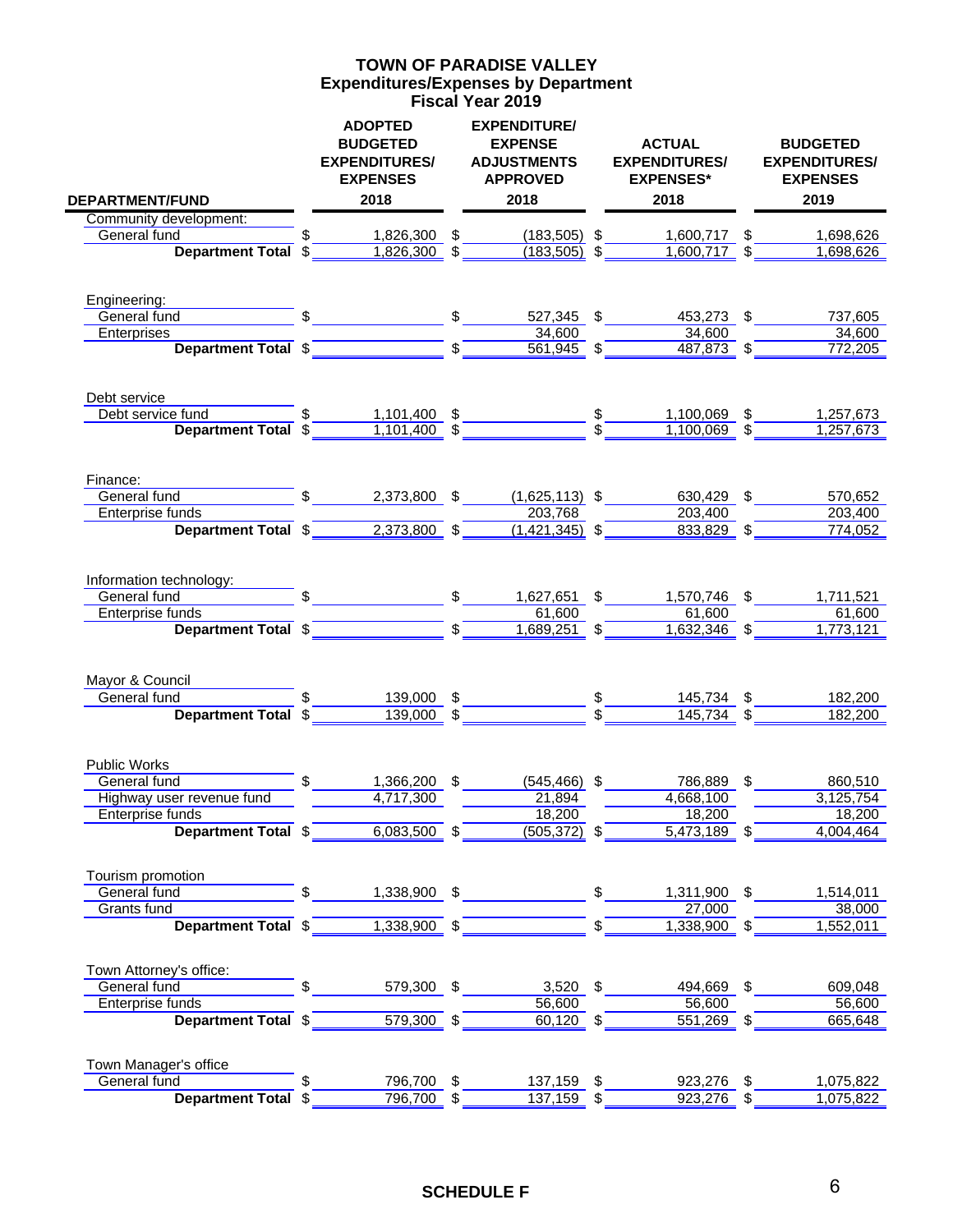#### **Expenditures/Expenses by Department Fiscal Year 2019 TOWN OF PARADISE VALLEY**

|                                    |        | <b>ADOPTED</b><br><b>BUDGETED</b><br><b>EXPENDITURES/</b><br><b>EXPENSES</b> | <b>EXPENDITURE/</b><br><b>EXPENSE</b><br><b>ADJUSTMENTS</b><br><b>APPROVED</b> | <b>ACTUAL</b><br><b>EXPENDITURES/</b><br><b>EXPENSES*</b>                                                                                                                                                      | <b>BUDGETED</b><br><b>EXPENDITURES/</b><br><b>EXPENSES</b> |
|------------------------------------|--------|------------------------------------------------------------------------------|--------------------------------------------------------------------------------|----------------------------------------------------------------------------------------------------------------------------------------------------------------------------------------------------------------|------------------------------------------------------------|
| <b>DEPARTMENT/FUND</b>             |        | 2018                                                                         | 2018                                                                           | 2018                                                                                                                                                                                                           | 2019                                                       |
| Wastewater services                |        |                                                                              |                                                                                |                                                                                                                                                                                                                |                                                            |
| Enterprise funds <b>Enterprise</b> |        | $$\overbrace{\hspace{2.5cm}}$                                                |                                                                                | 1,941,400 \$ (134,030) \$ 1,776,675 \$ 1,761,200                                                                                                                                                               |                                                            |
| Impact fees                        |        | 50,000                                                                       |                                                                                |                                                                                                                                                                                                                | 25,000                                                     |
| Debt service <b>Debt</b> service   |        | 369,800                                                                      |                                                                                | 370,906                                                                                                                                                                                                        | 216,158                                                    |
| <b>Department Total \$</b>         |        |                                                                              |                                                                                | $2,361,200$ \$ $(134,030)$ \$ $2,147,581$ \$                                                                                                                                                                   | 2,002,358                                                  |
| Contingencies:                     |        |                                                                              |                                                                                |                                                                                                                                                                                                                |                                                            |
| General fund                       |        |                                                                              |                                                                                | \$ 1,719,100 \$ (1,083,451) \$ \$ \$                                                                                                                                                                           | 1,520,367                                                  |
| Capital projects                   |        |                                                                              |                                                                                |                                                                                                                                                                                                                | 69,997                                                     |
| Assigned for future years'         |        |                                                                              |                                                                                |                                                                                                                                                                                                                | 1,570,183                                                  |
| Public safety pension liability    |        | 6,000,000                                                                    |                                                                                |                                                                                                                                                                                                                | 6,000,000                                                  |
| Enterprise funds                   |        |                                                                              |                                                                                |                                                                                                                                                                                                                | 159,100                                                    |
|                                    |        |                                                                              |                                                                                | Department Total $\frac{2}{\frac{1}{2}}$ $\frac{7,719,100}{2}$ $\frac{2}{\frac{1}{2}}$ $\frac{(1,083,451)}{2}$ $\frac{2}{\frac{1}{2}}$ $\frac{2}{\frac{1}{2}}$ $\frac{2}{\frac{1}{2}}$ $\frac{2}{\frac{1}{2}}$ | 9,319,647                                                  |
| Capital Improvement Program:       |        |                                                                              |                                                                                |                                                                                                                                                                                                                |                                                            |
| Capital projects fund              |        |                                                                              |                                                                                |                                                                                                                                                                                                                |                                                            |
| Department Total \$                |        |                                                                              |                                                                                | $\frac{$15,946,400}{$15,946,400}$ $\frac{$15,946,400}{$15,946,400}$ $\frac{$17,119,566}{$15,965,148}$ $\frac{$17,119,566}{$15,965,148}$ $\frac{$17,119,566}{$15,965,148}$                                      | 17,119,566                                                 |
| Alarm services:                    |        |                                                                              |                                                                                |                                                                                                                                                                                                                |                                                            |
| Enterprise funds                   |        |                                                                              |                                                                                |                                                                                                                                                                                                                | 52,500                                                     |
| unds<br>Department Total \$        |        |                                                                              |                                                                                | $\frac{631,400}{631,400}$ \$ $\frac{(257,438)}{(257,438)}$ \$ $\frac{12,954}{8}$ \$                                                                                                                            | 52,500                                                     |
|                                    |        |                                                                              |                                                                                |                                                                                                                                                                                                                |                                                            |
| Fire services:                     |        |                                                                              |                                                                                |                                                                                                                                                                                                                |                                                            |
| Enterprise funds                   |        | $\frac{1}{2}$                                                                | 3,226,800 \$ (166,000) \$                                                      | $2,949,570$ \$                                                                                                                                                                                                 | 2,860,423                                                  |
| Department Total \$                |        | $3,226,800$ \$                                                               |                                                                                | $\overline{(166,000)}$ \$ 2,949,570 \$                                                                                                                                                                         | 2,860,423                                                  |
| Municipal court:                   |        |                                                                              |                                                                                |                                                                                                                                                                                                                |                                                            |
| General fund                       |        |                                                                              |                                                                                | 813,900 \$ (16,182) \$ 726,900 \$ 789,633                                                                                                                                                                      |                                                            |
| Court grants                       |        | 161,700                                                                      |                                                                                | 160,200                                                                                                                                                                                                        | 203,600                                                    |
| Department Total \$                |        |                                                                              | $\overline{975,600}$ \$ (16,182) \$                                            | $887,100$ $\sqrt$$                                                                                                                                                                                             | 993,233                                                    |
| Police department:                 |        |                                                                              |                                                                                |                                                                                                                                                                                                                |                                                            |
| General fund                       | $\sim$ | 7,197,900 \$                                                                 | 1,136,148 \$                                                                   | 8,840,658 \$                                                                                                                                                                                                   | 8,966,067                                                  |
| Grants and donations               |        | 103,000                                                                      |                                                                                | 100,052                                                                                                                                                                                                        | $\frac{1}{142,184}$                                        |
| Alarm services                     |        |                                                                              | 182,700                                                                        | 182,700                                                                                                                                                                                                        | 182,700                                                    |
| Department Total \$                |        | $7,300,900$ \$                                                               | $1,318,848$ \$                                                                 | $9,123,410$ \$                                                                                                                                                                                                 | 9,290,951                                                  |
|                                    |        |                                                                              |                                                                                |                                                                                                                                                                                                                |                                                            |

\* Includes actual expenditures/expenses recognized on the modified accrual or accrual basis as of the date the proposed budget was prepared, plus estimated expenditures/expenses for the remainder of the fiscal year.